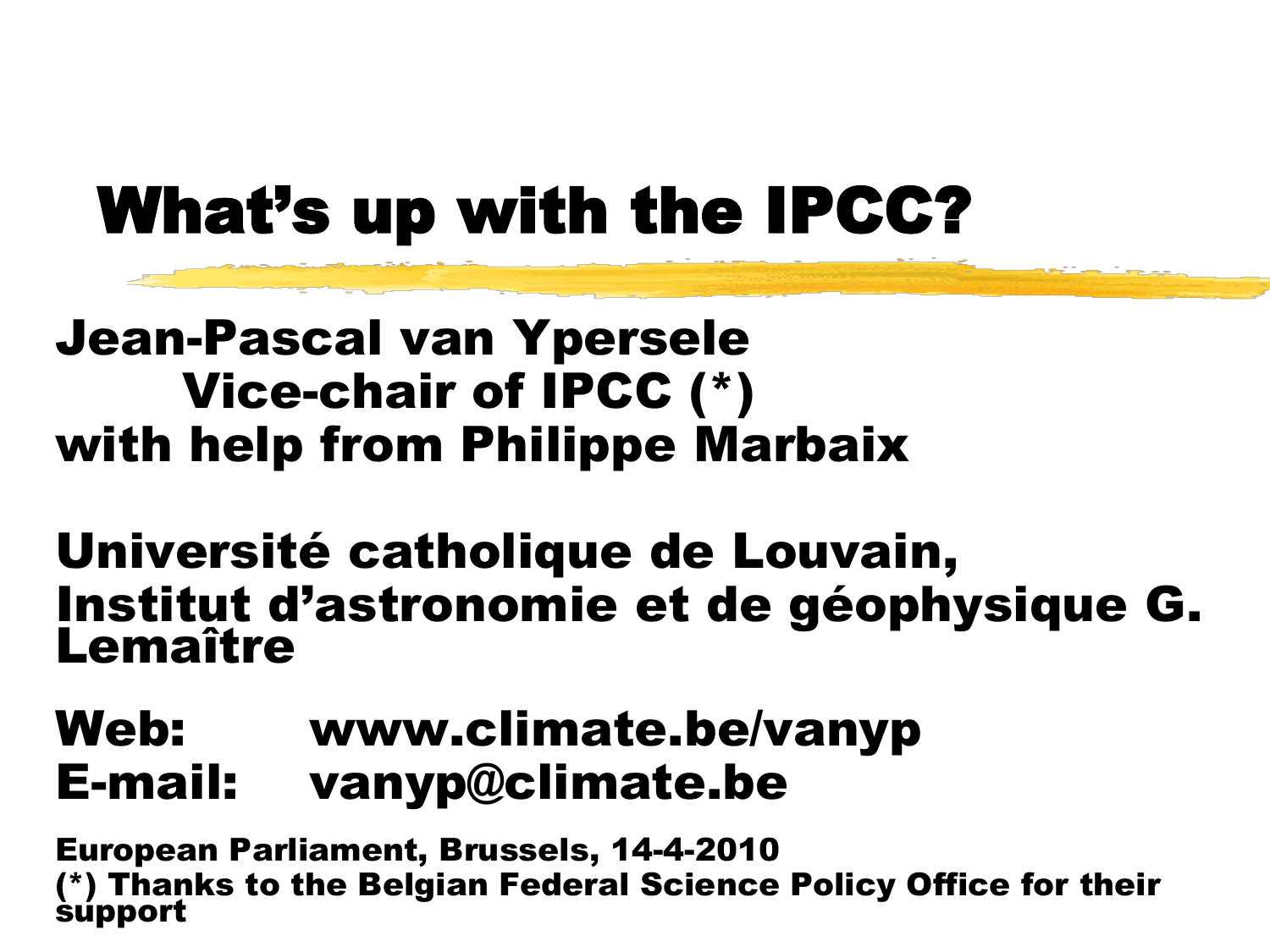### Glaciers in the Himalaya: a real error

- In the WGII contribution, chapter on Asia (10), also reported in the WGII technical summary
- Two main wrong claims:
	- the likelihood of [Himalayan glaciers] disappearing by the year 2035 and perhaps sooner is very high
	- Its total area will likely shrink from the present 500,000 to 100,000 km2 by the year 2035
- Facts:
	- melting is not that fast; in addition, some Himalayan glaciers may last longer because they are higher in altitude
	- but the majority of the world glaciers are retreating (WGI)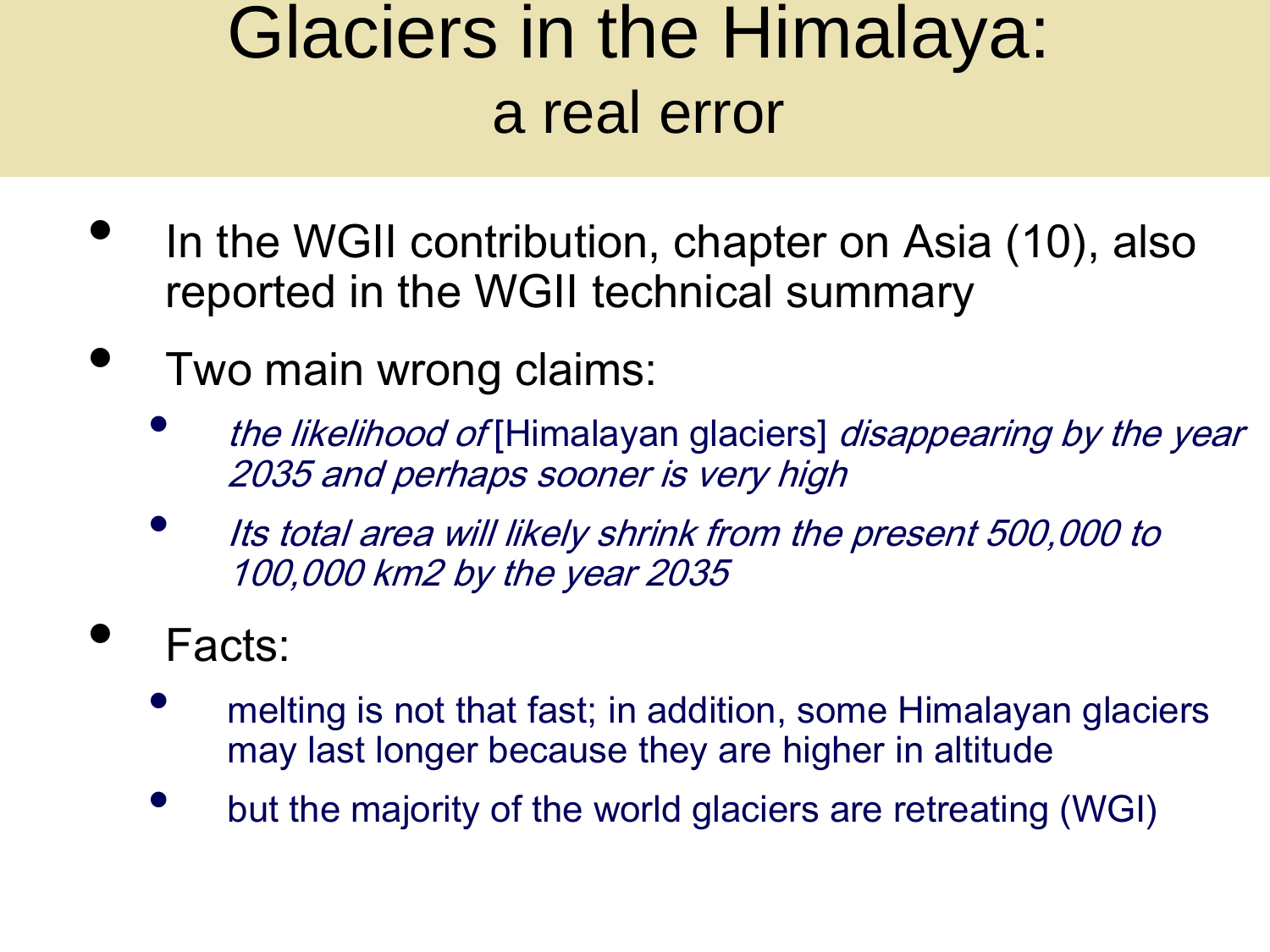## Glaciers in the Himalaya what went wrong

- Application of IPCC procedures for inclusion of nonpeer-reviewed literature :
	- Rules requires each chapter team to review the quality and validity of each source before incorporating results from the source into an IPCC Report
	- Use of such literature is mainly intended to fill gaps were few peer-reviewed documents are available, e.g. for case studies, while here information was available from WGI
- The review did not succeed in removing this particular error (out of 3000+ pages)
	- no expert or government informed chapter authors in time, but some warned that the paragraph is lacking consistency and appropriate likelihood qualifiers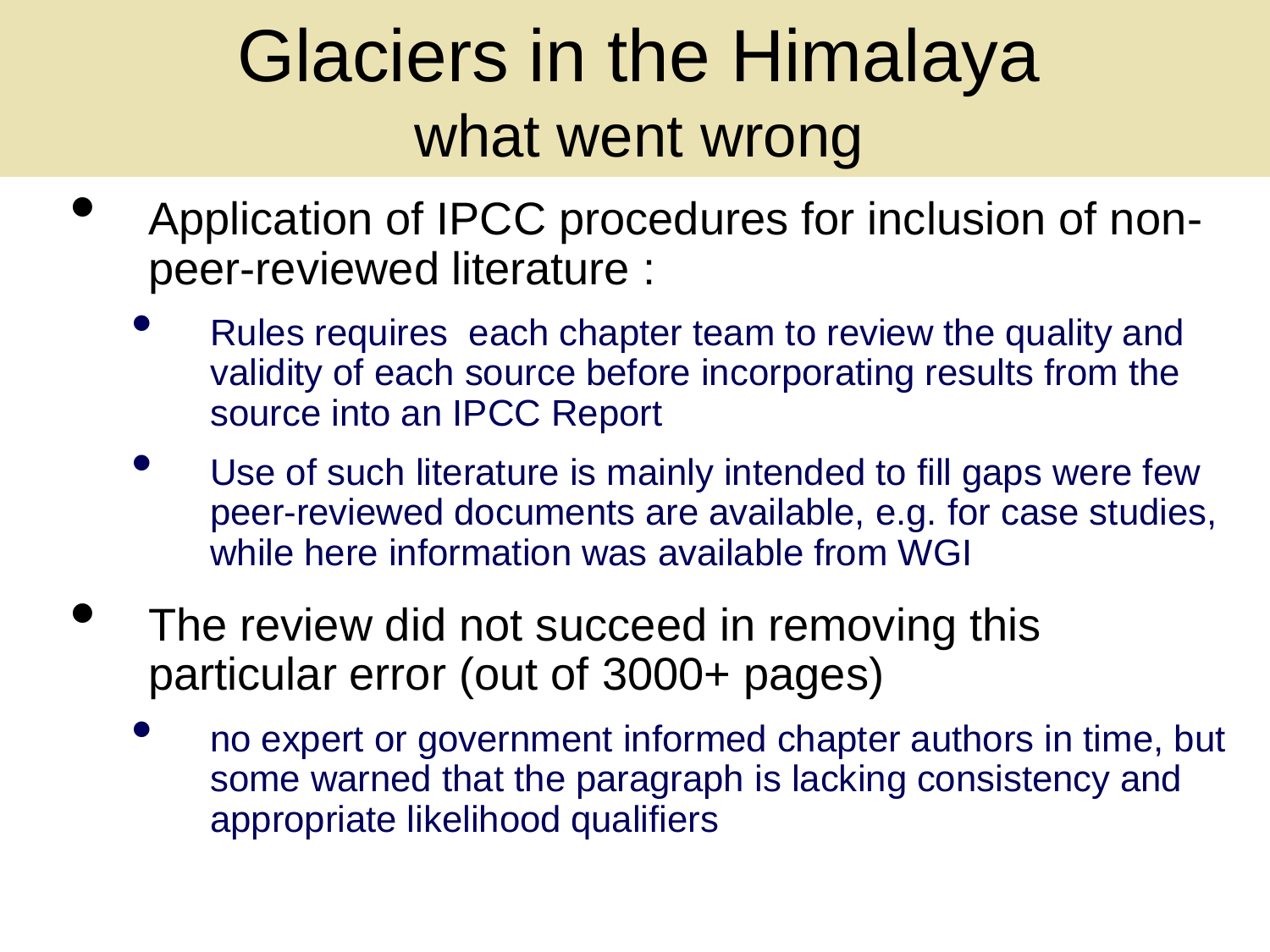# Agricultural yields in Africa

• Issue is how the information was summarized in the (approved) Synthesis report:

*By 2020, in some countries, yields from rain-fed agriculture could be reduced by up to 50%.* 

This appears to be oversimplified, since the key statement in the underlying report is

*In other countries, additional risks that could be exacerbated by climate change include (...) deficiencies in yields from rain-fed agriculture of up to 50% during the 2000-2020 period* 

• However, AR4 contains evidence that increased frequency or intensity of drought due to climate change could occur in some parts of Africa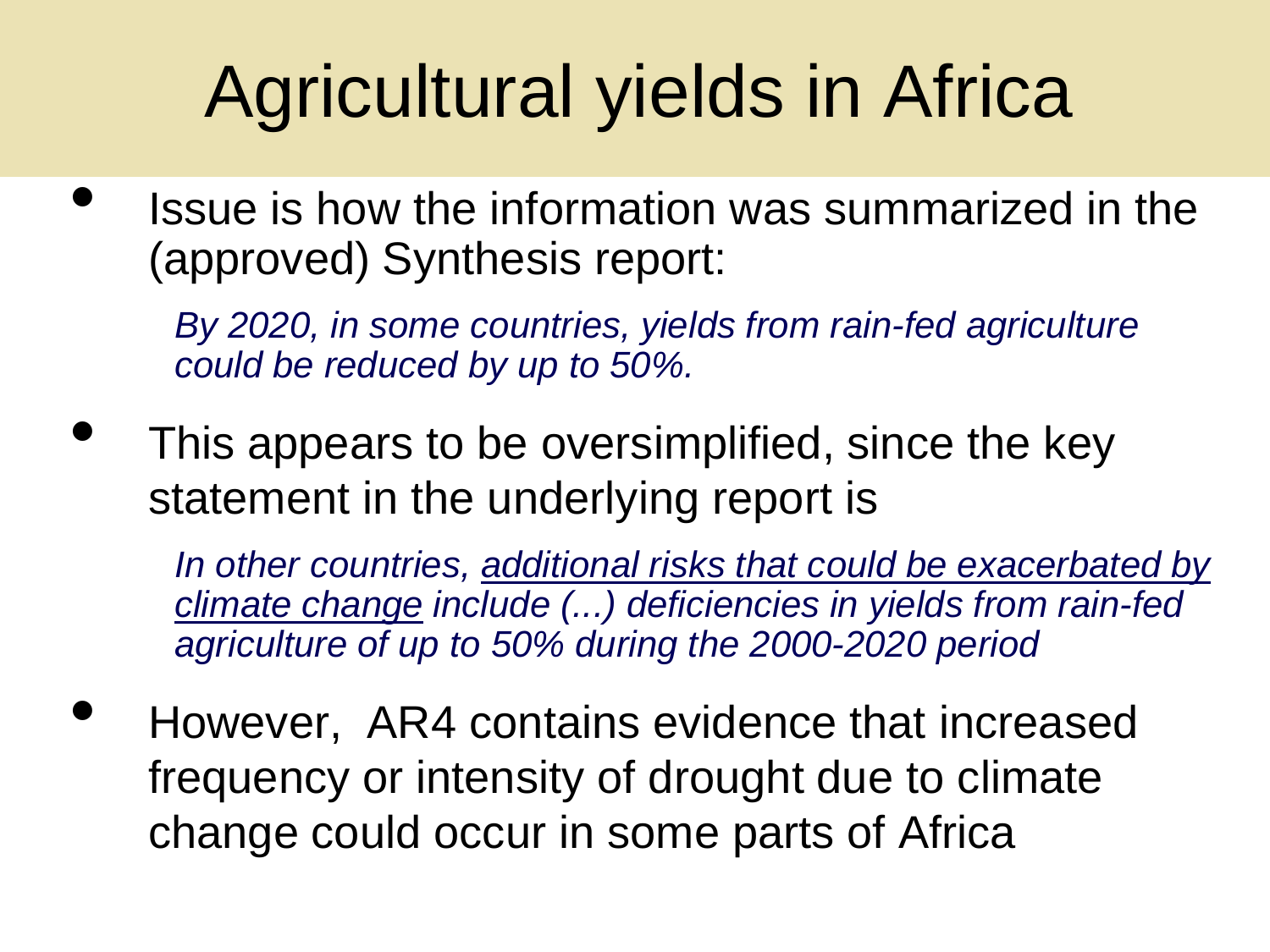# Area under sea level in the **Netherlands**

AR4 Europe chapter (12) contains a sentence that is imprecise :

*The Netherlands is an example of country highly susceptible to both sea level rise and river flooding because 55% of its territory is below sea level'.* 

- The area below **mean** sea level is about the half of this 55% figure; a corrected sentence could be
	- *"... because 55% of the Netherlands is at risk of flooding".*

*Note: 55% also approximates the area below the level reached by sea water during extreme storms*

The imprecise AR4 sentence was received from a Dutch gov. agency (!) and is found in many sources; the 55% figure is used in AR4 for information only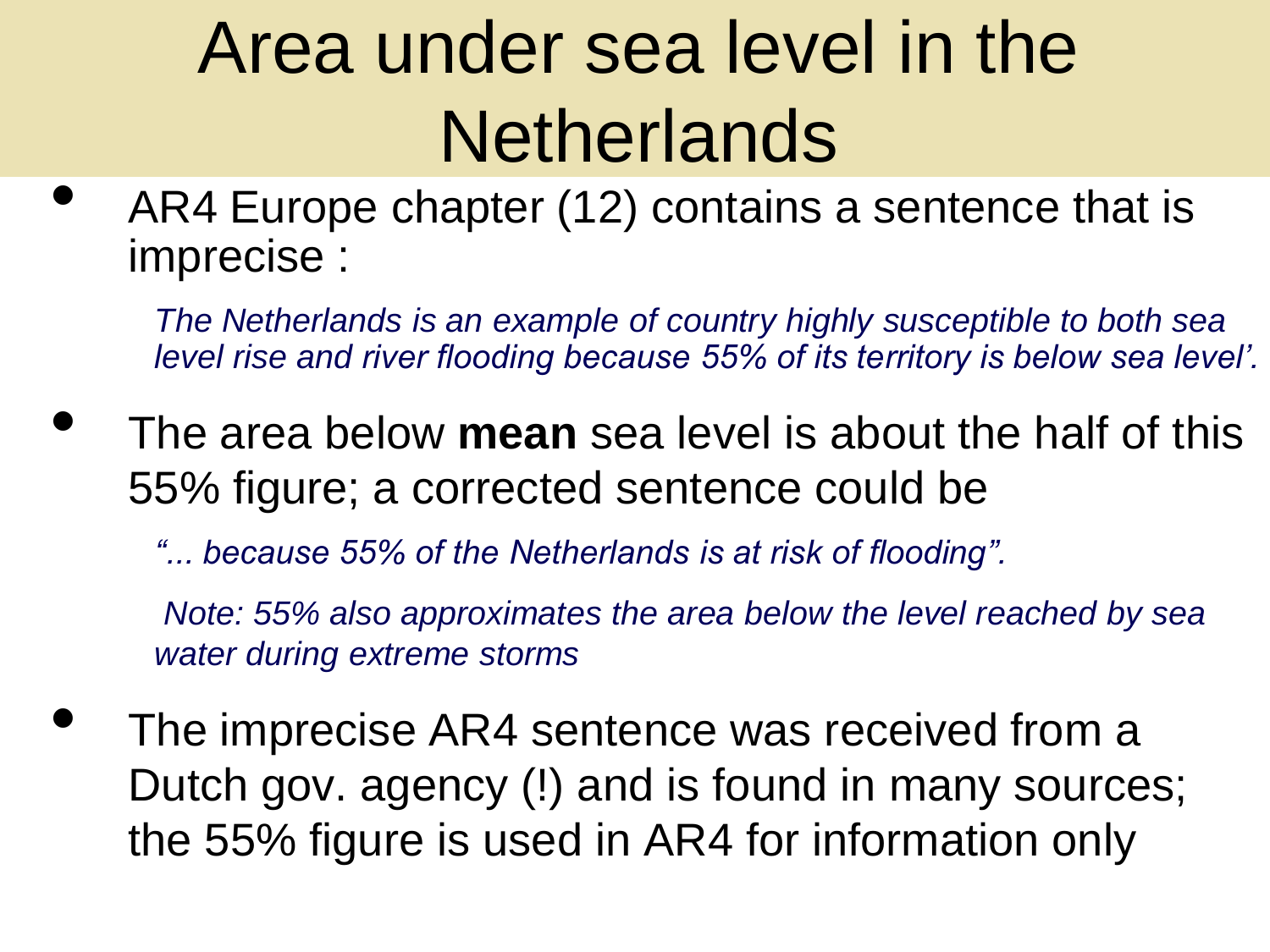## Amazon forest susceptibility to rainfall reduction

- Not an error AR4 message is ok
- Criticism relates to WGII, Latin America chapter(p596):
	- "Up to 40% of the Amazonian forests could react drastically to even a slight reduction in precipitation"
- The cited source for this sentence is a WWF/IUCN report, but
	- this report is based on reliable sources (Nature paper),
	- the sentence is consistent with surrounding text in AR4 WG II as well as in WG I and peer reviewed references
	- it has been confirmed by other peer-reviewed studies since publication of AR4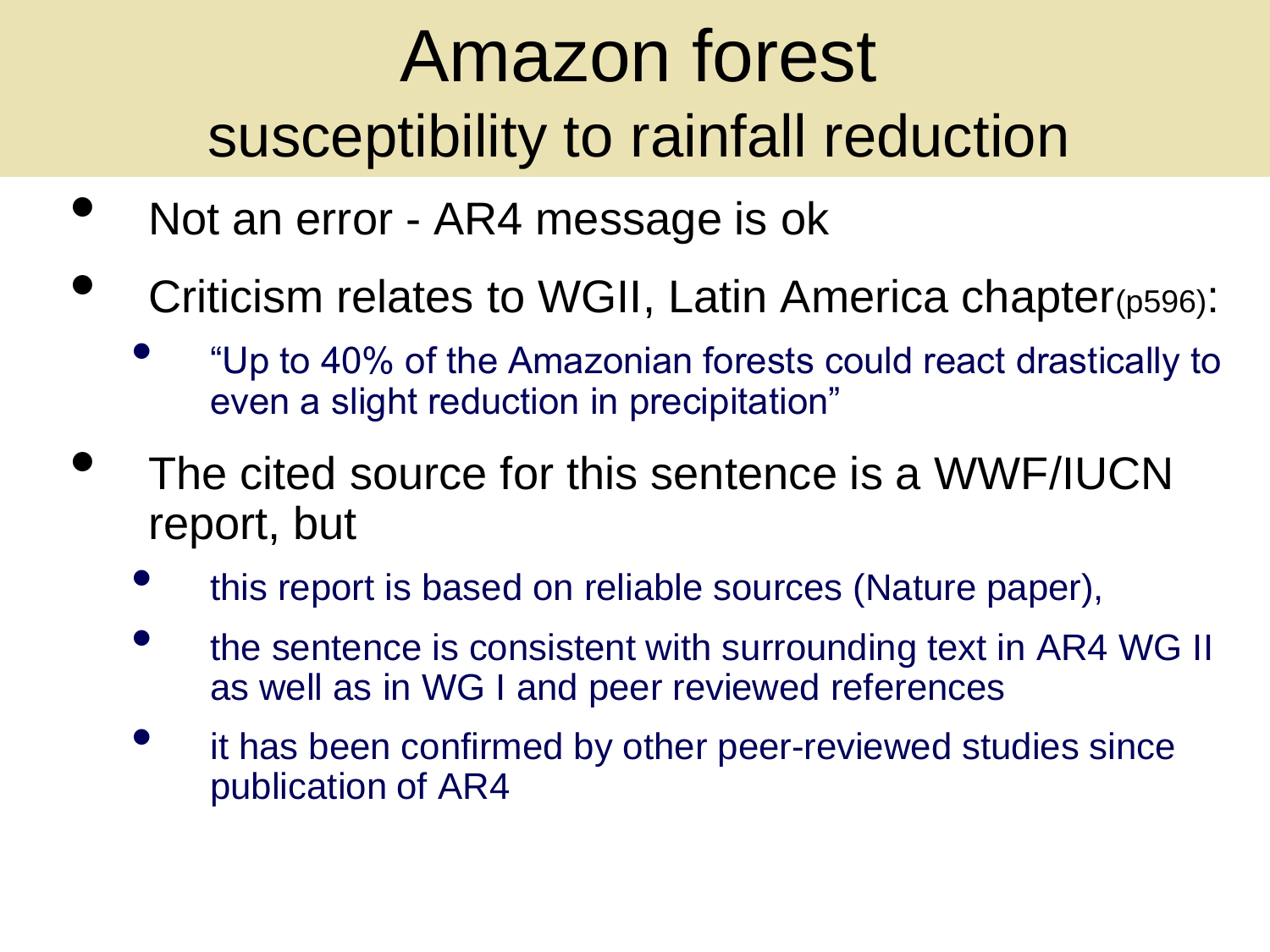### Recent trends in disaster economic losses

- Not an error AR4 message is ok
- AR4 states that one study detected an increase in economic losses due to climate related disasters, corrected for exposure, but that other studies did not
- A Sunday Times article suggested that this is all there is in AR4 about extremes and disasters, but this not the case, as AR4 adresses
	- observations of past changes
	- projections of future changes
	- in sectors ranging from heat waves and precipitation to wildfires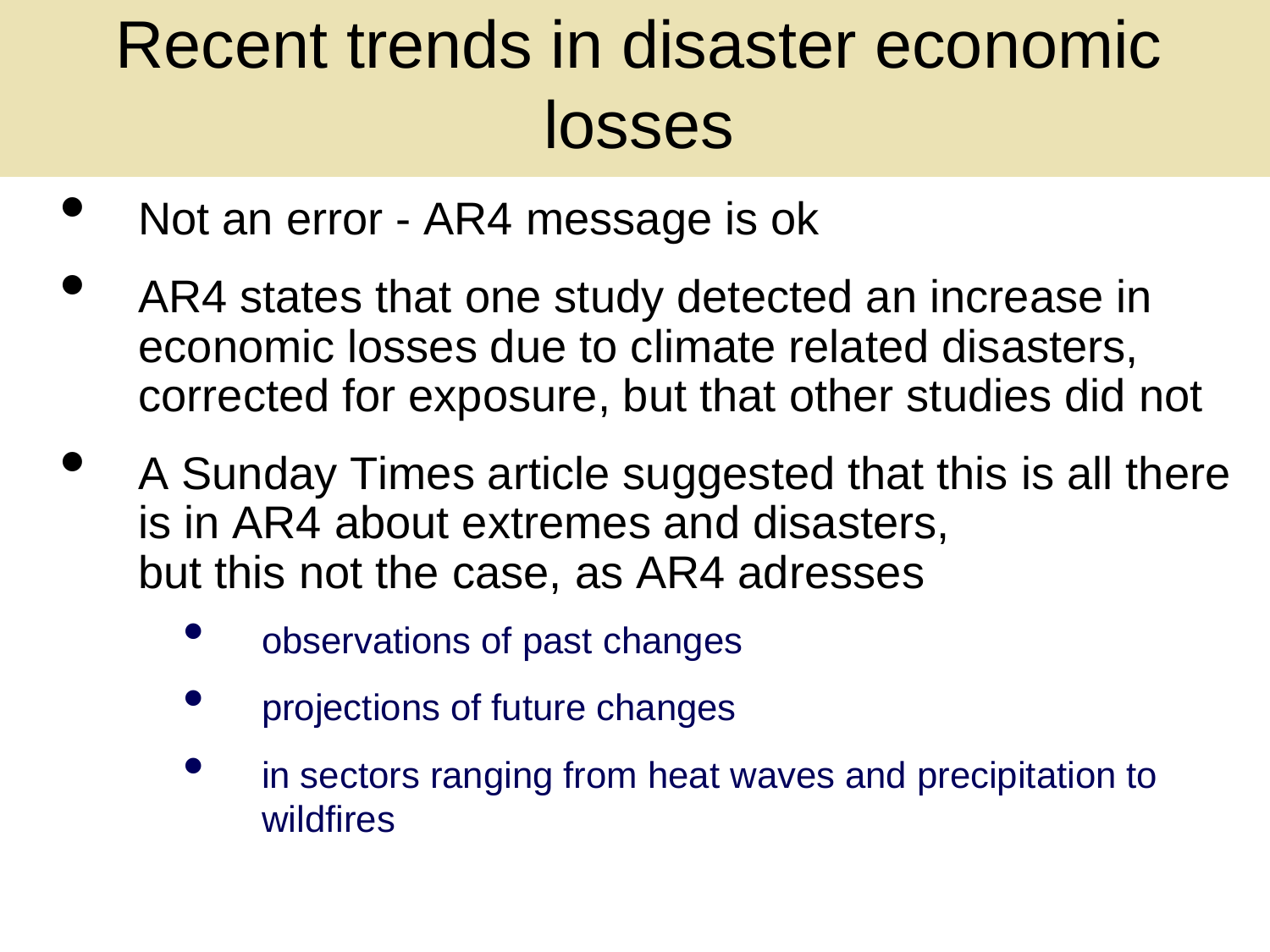# Use of ice-climbing records

#### Not an error

- WGII Chapter 1 authors did not use iceclimbing records as evidence of possible changes in snow and ice cover.
- They did, quite properly, use them in a Table of examples as evidence of the effects of altered snow and ice cover on ice climbing as a recreational activity.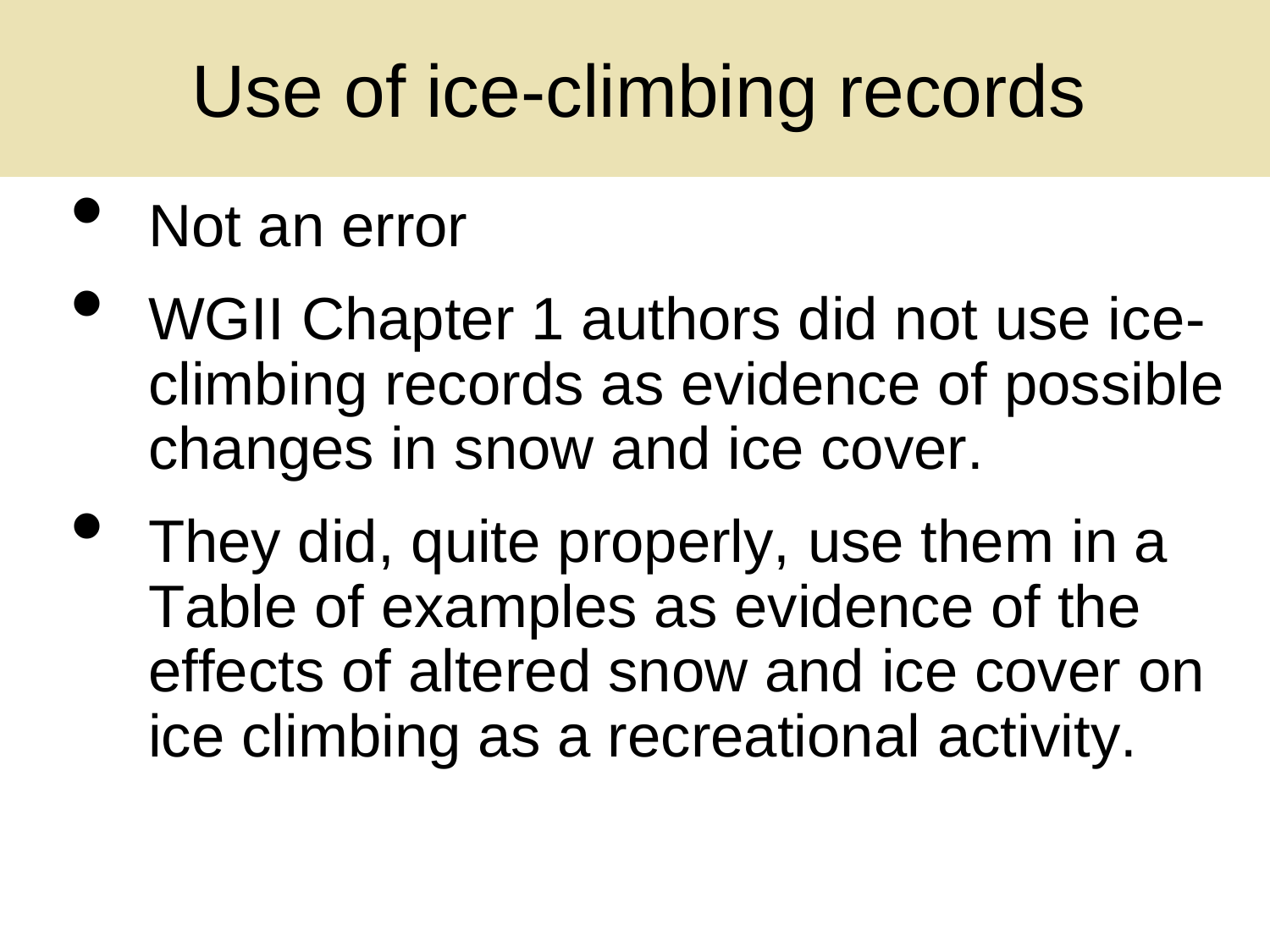## 2500+ SCIENTIFIC EXPERT REVIEWERS **800+ CONTRIBUTING AUTHORS AND** 450+ LEAD AUTHORS FROM 130+ COUNTRIES **6 YEARS WORK 1 REPORT**

2007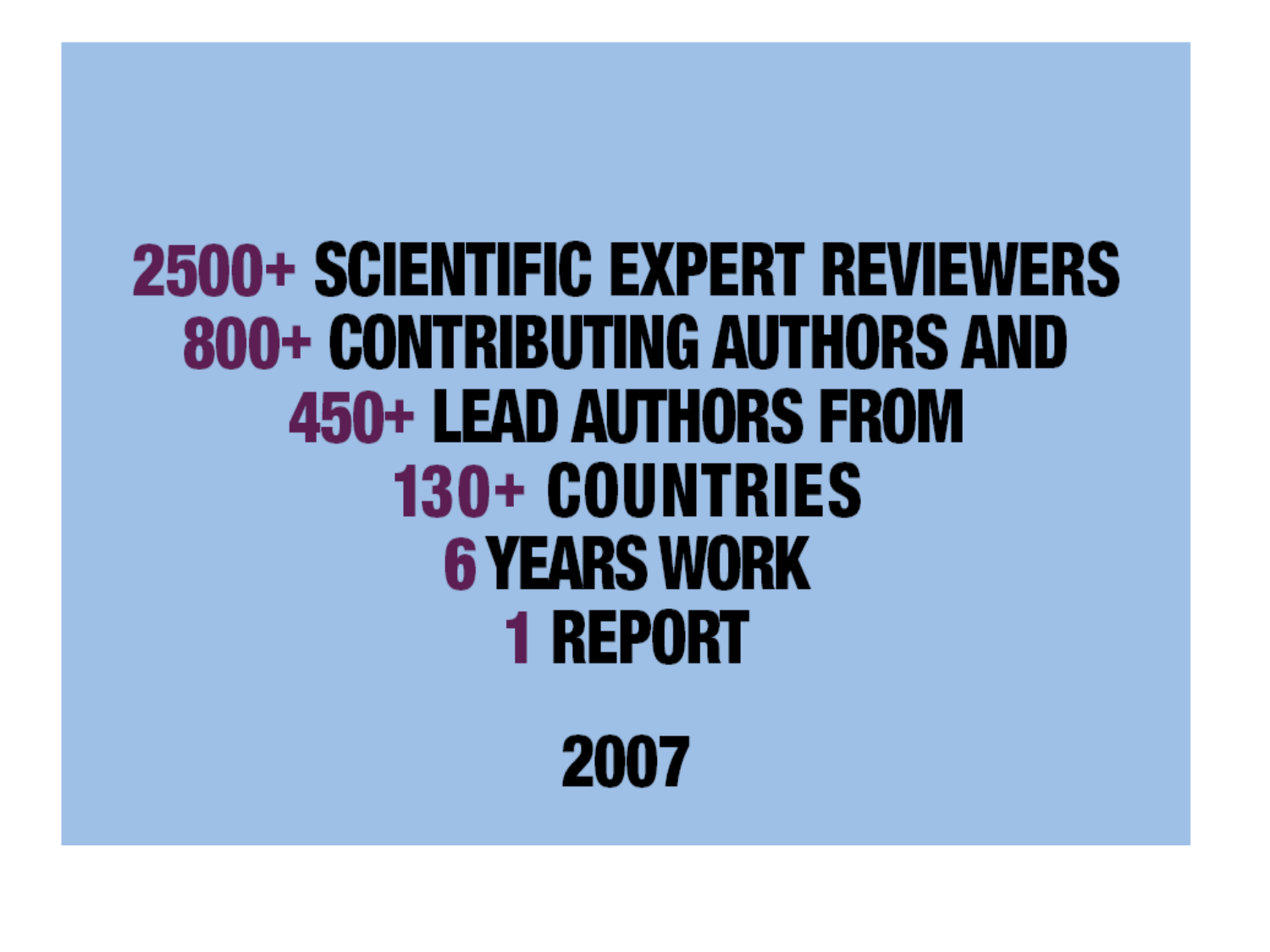#### Measures taken

- **Responses (cfr IPCC web site)**
- **Errata: in process**
- **Corrections: TBD at Bureau/Plenary (October)**
- **Internal review of procedures + strict implementation for the two Special Reportsdue in 2011 (Disasters & extreme events; Renewable energy)**
- **Review by Inter Academy Council (due: 31/8, for discussion at October plenary)**

Jean-Pascal van Ypersele (vanypersele@astr.ucl.ac.be)